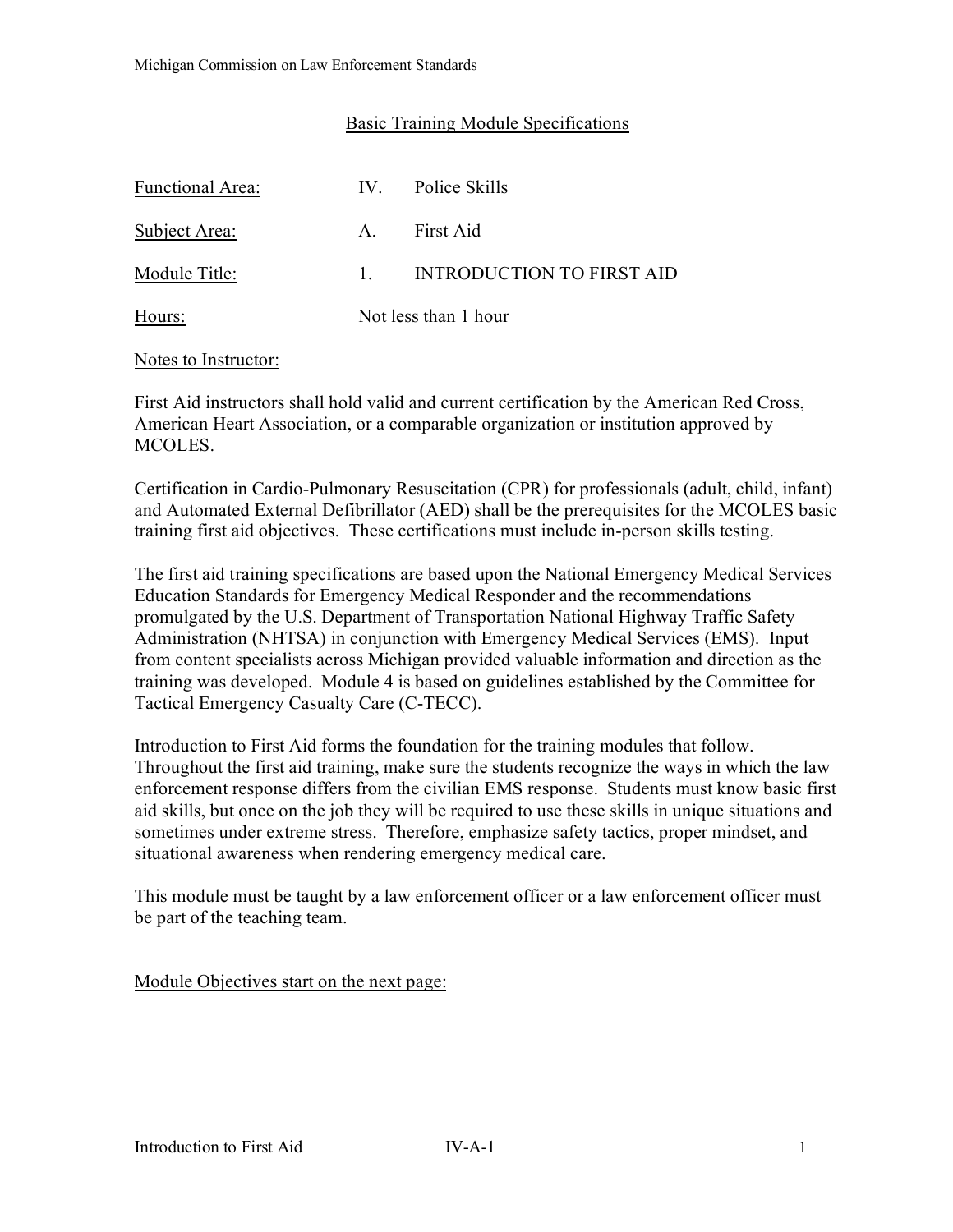- IV.A.1.1. Participate in a Classroom Facilitated Discussion of Law Enforcement Issues Involving Emergency Medical Situations.
	- a. Using a table-top scenario, video clip, or a real-life incident that depicts a patrol officer's response to a medical emergency, actively participates in a facilitated discussion by evaluating:
		- (1) the nature of the problem;
		- (2) the skills needed to handle the situation;
		- (3) appropriate responses and potential options at the scene;
		- (4) providing medical care in high stress situations or under active threat;
		- (5) the issues, concerns, or problems associated with a law enforcement response and how they differ from civilian EMS; and
		- (6) the availability of resources and equipment.
	- b. Recognizes the overall goals of the law enforcement response to emergency medical situations are to:
		- (1) respond safely to the scene;
		- (2) stabilize the scene and render it safe;
		- (3) prevent injuries from getting worse;
		- (4) render care until the arrival of EMS professionals;
		- (5) monitor vital signs and check the mental status of the victim;
		- (6) check "threat-weapons-area" for safety; and
		- (7) consider the scene as a potential crime scene.

## Notes to Instructor:

The purpose of this objective is to give the students an opportunity to use critical thinking skills to work through a real-life incident. Placing this exercise as the first objective is intentional as it sets up future learning and buy-in by the students. Guide them through the situation but be sure everyone participates in the discussions. As introductory material, the students will not have all the answers, but an initial walk-through is essential to establish the necessary real-life context. Introduce the students to the concept of TECC (IV.A.4.).

The facilitated discussion is meant to: a) connect job tasks with training content, b) promote analytical thinking, c) create a survival mindset, and d) establish context. Find out what the students already know and then explore what they *need* to know so the other objectives in the first aid module can be targeted for learning. Make sure there is a common understanding among the students by asking questions, encouraging responses, and challenging ideas and underlying belief systems. Be sure to include everyone in the discussion and allow their ideas to surface and be explored.

Civil liability (MCL 691.1407) and how it may affect an officer's ability to function legally is addressed in Module I.E.1.1.(c) (1). Students must also be familiar with the Good Samaritan Act.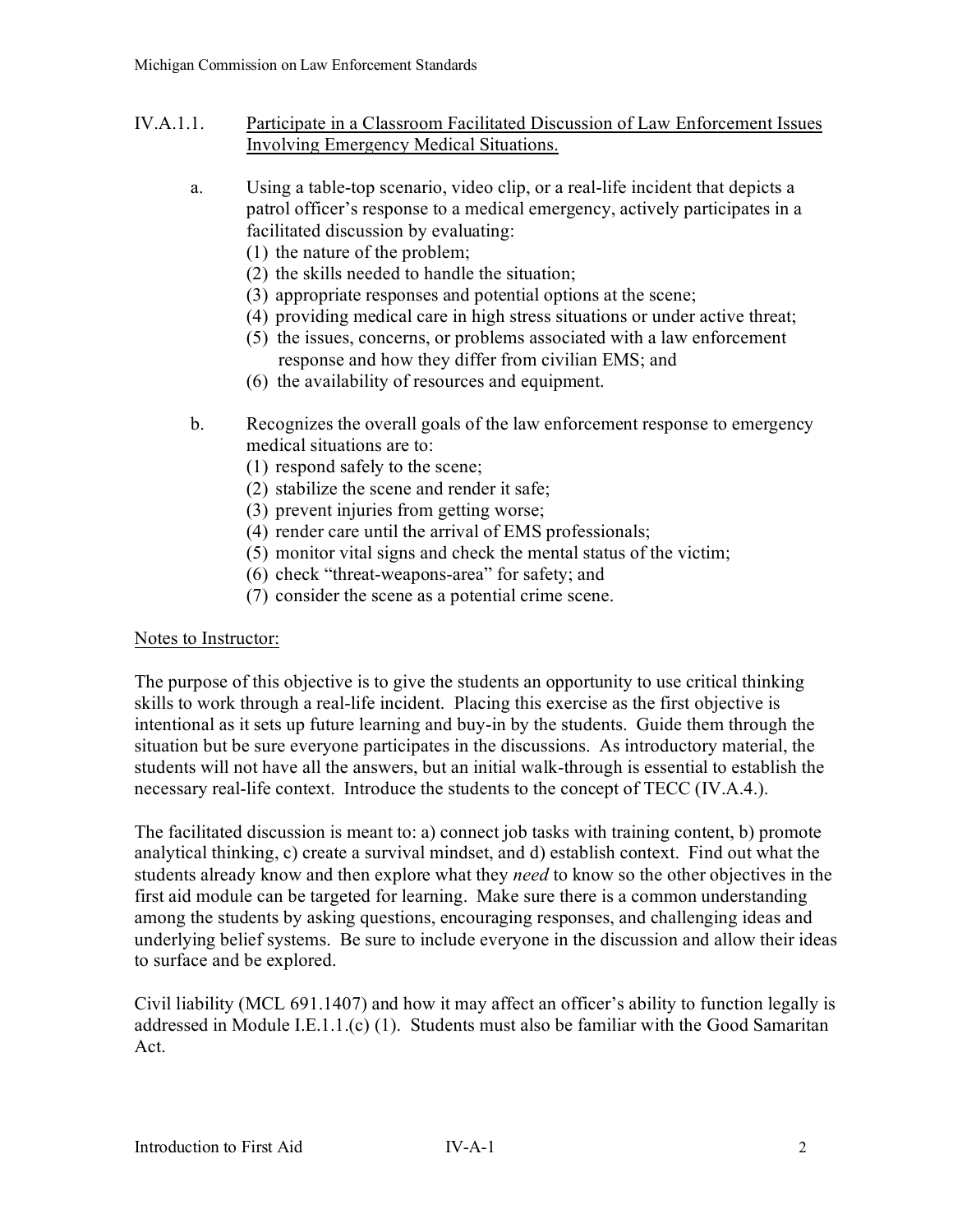- IV.A.1.2. Conduct an Initial Victim Assessment to Determine Medical Status.
	- a. Responds immediately to the scene, evaluates the scene, and renders it safe.
	- b. While maintaining awareness of surroundings, provides an initial assessment of the victim and checks for immediate life threats, such as:
		- (1) airway blockages;
		- (2) breathing status;
		- (3) circulatory status; and
		- (4) bleeding.

# c. Continues the assessment to establish the nature of the medical emergency:

- (1) checks for level of responsiveness (mental status);
- (2) looks for other major injuries;
- (3) talks to the victim (as an injured person and as a potential crime victim);
- (4) looks for signs of internal injury; and
- (5) obtains baseline vital signs.
- d. Checks unconscious victim for information indicating ongoing medical needs (e.g., medic-alert tag, device card, list of medications, etc.).
- e. Searches for organ donor information where the likelihood of death exists (e.g., organ donor card, operator's license, etc.).
- f. Conducts a secondary assessment for signs of illness or medical problems and considers universal precautions.
- g. Monitors victim continuously and looks for changes by:
	- (1) monitoring vital signs;
	- (2) treating for shock; and
	- (3) checking the mental status of the victim.
- h. Protects the scene and considers the potential that the scene may be a crime scene.

#### Notes to Instructor:

The individual components of the initial victim survey will vary depending on each individual situation. Make sure the students understand that safety is the primary concern at the scene.

Patrol officers will often be the first on the scene and will need to stabilize the victim, monitor vital signs, and ensure injuries do not worsen. The students need enough foundational training to provide stabilizing care until the arrival of EMS or other medical resources. The intent of the MCOLES first aid training is to fill the gap between basic first aid and EMS professional training but at the same time be unique to law enforcement.